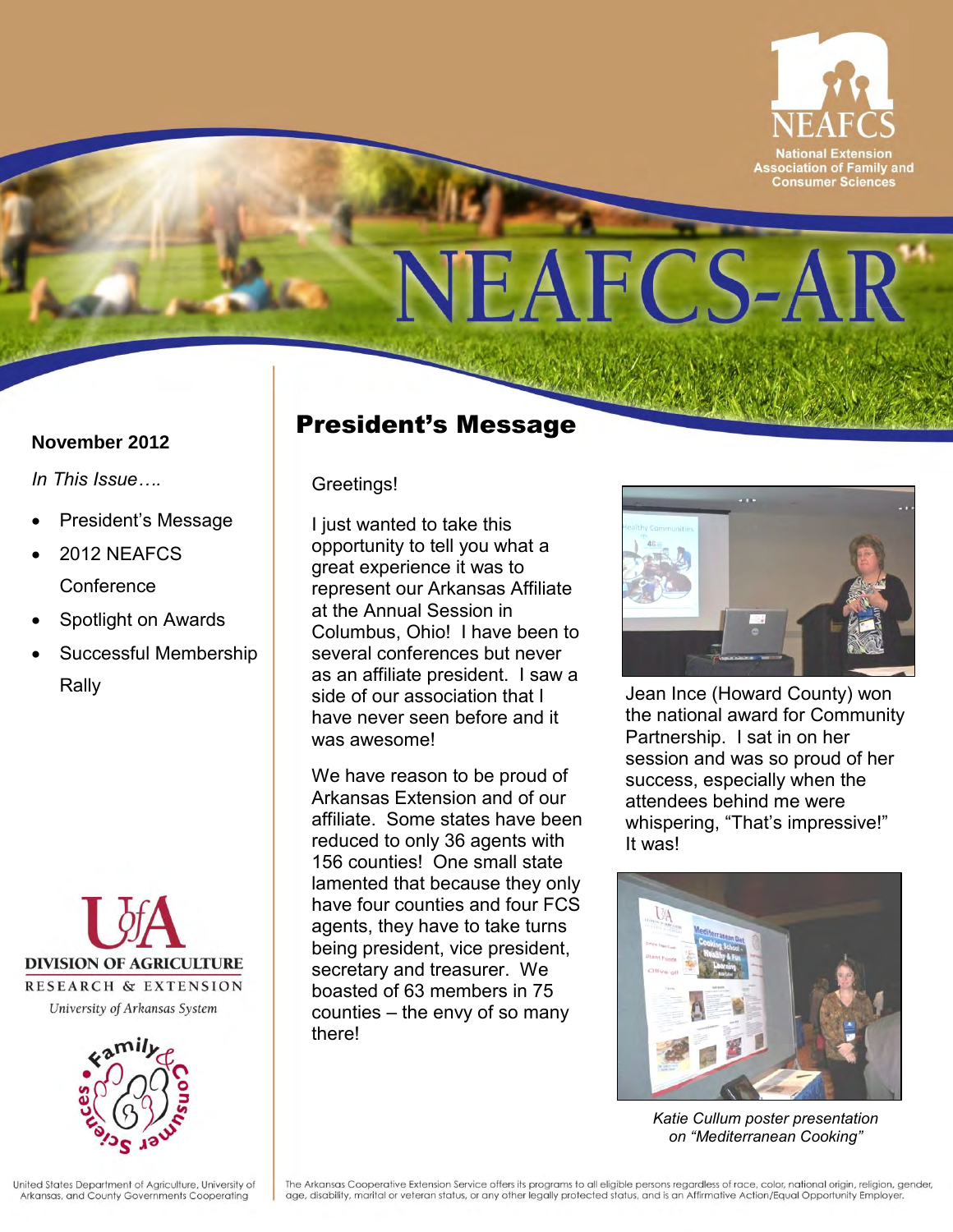### **NEAFCS-AR**



 *"Take Control of Arthritis". Kris Elliott poster presentation*

 *(Continued from Page 1)* 

 issues and lots of free stuff There were great sessions, interesting exhibits, voting on national association to pick up.

 steaks). Jean Ince and Awards, one of the top The awards banquet was very nice (except for rare Carla Haley received Distinguished Service honors for our association.

A good time was had by all!

Start making plans now to attend the 2013 Galaxy Meeting in Pittsburg or the 2014 Annual Session in Lexington, KY. There are several ways to find funding, just ask!



 *Jean Ince, DSA recipient, with her husband, Mike.*



2012 NEAFCS Conference

*Kris Elliott, NEAFCS-AR President-elect, and Keith Cleek, Vice President for Professional Development*



 *with Tobey Hadley Alberta James, Ouachita District President NEAFCS-AR; Dr. Anne Sortor, Associate Director-Family and Consumer Sciences and 4-H Director; Debbie DeRossitte, Youth Development* 



 *Carla Haley, DSA recipient,*